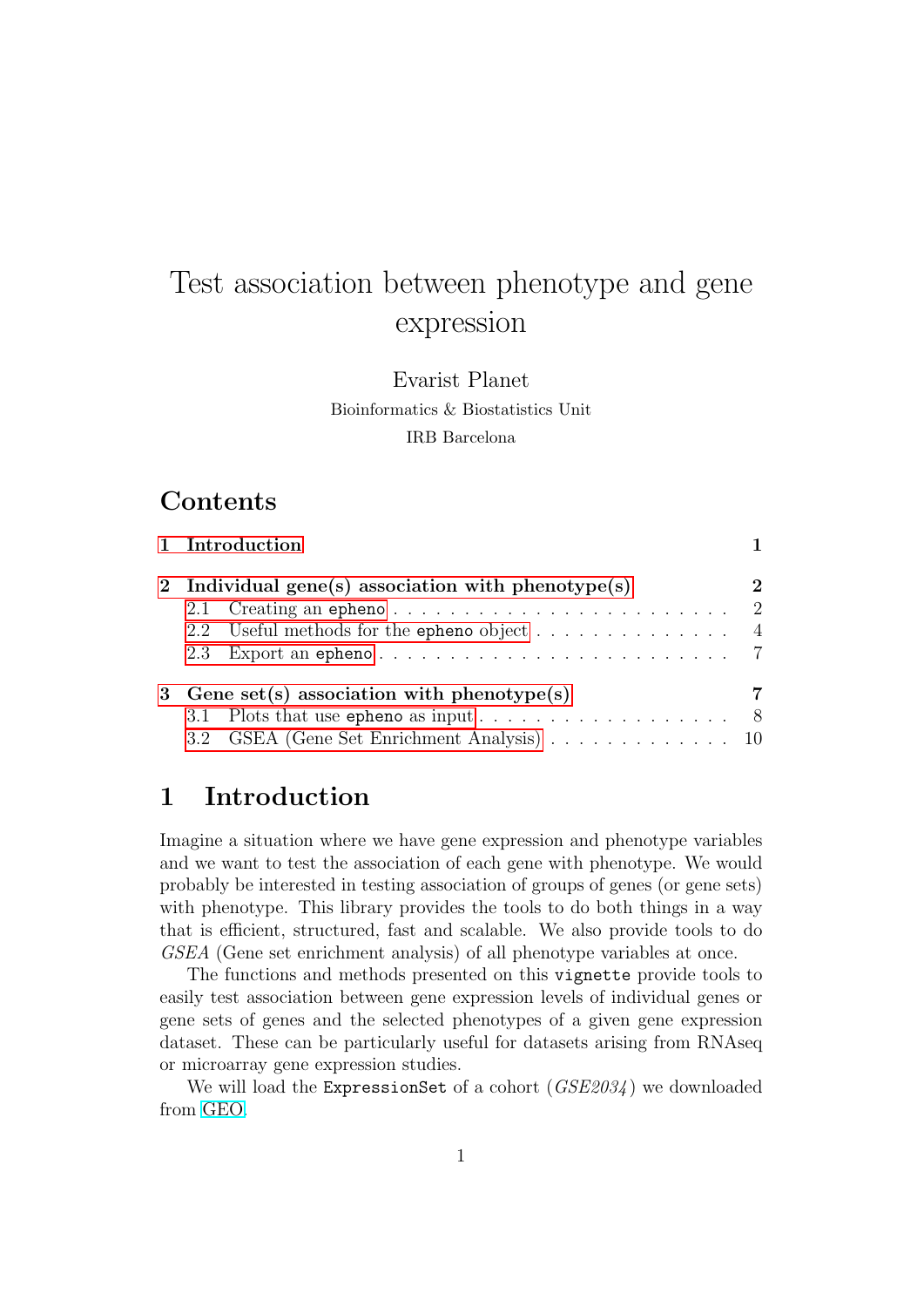```
> options(width=100)
> library(phenoTest)
> data(eset)
> eset
ExpressionSet (storageMode: lockedEnvironment)
assayData: 1000 features, 100 samples
  element names: exprs
protocolData: none
phenoData
  sampleNames: GSM36793 GSM36796 ... GSM36924 (100 total)
  varLabels: PID GEOaccession ... BrainRelapse (7 total)
  varMetadata: labelDescription
featureData: none
experimentData: use 'experimentData(object)'
Annotation: hgu133a
```
For illustration purposes we selected the first 1000 genes and the first 100 samples, created a continuous variable (named Tumor.size) and added a new category to the categorical variable *lymph.node.status* to illustrate the functionality of the package.

```
> Tumor.size <- rnorm(ncol(eset),50,2)
> pData(eset) <- cbind(pData(eset),Tumor.size)
> pData(eset)[1:20,'lymph.node.status'] <- 'positive'
```
# <span id="page-1-0"></span>2 Individual gene(s) association with phenotype(s)

#### <span id="page-1-1"></span>2.1 Creating an epheno

The epheno object will contain the univariate association between a list of phenotype variables and the gene expression from the given Expression-Set. We will use the ExpressionPhenoTest function to create the epheno object. We will have to tell this function which phenotype variables we want to test and the type of these variables (if they are ordinal, continuous, categorical or survival variables). For this purpose we will create a variable called (for instance) vars2test. This variable has to be of class list with components continuous, categorical, ordinal and survival indicating which phenotype variables should be tested. continuous, categorical and ordinal must be character vectors, survival a matrix with columns named time and event. The names must match names in names(pData(eset)) (being eset the ExpressionSet of the cohort we are interested in).

> head(pData(eset))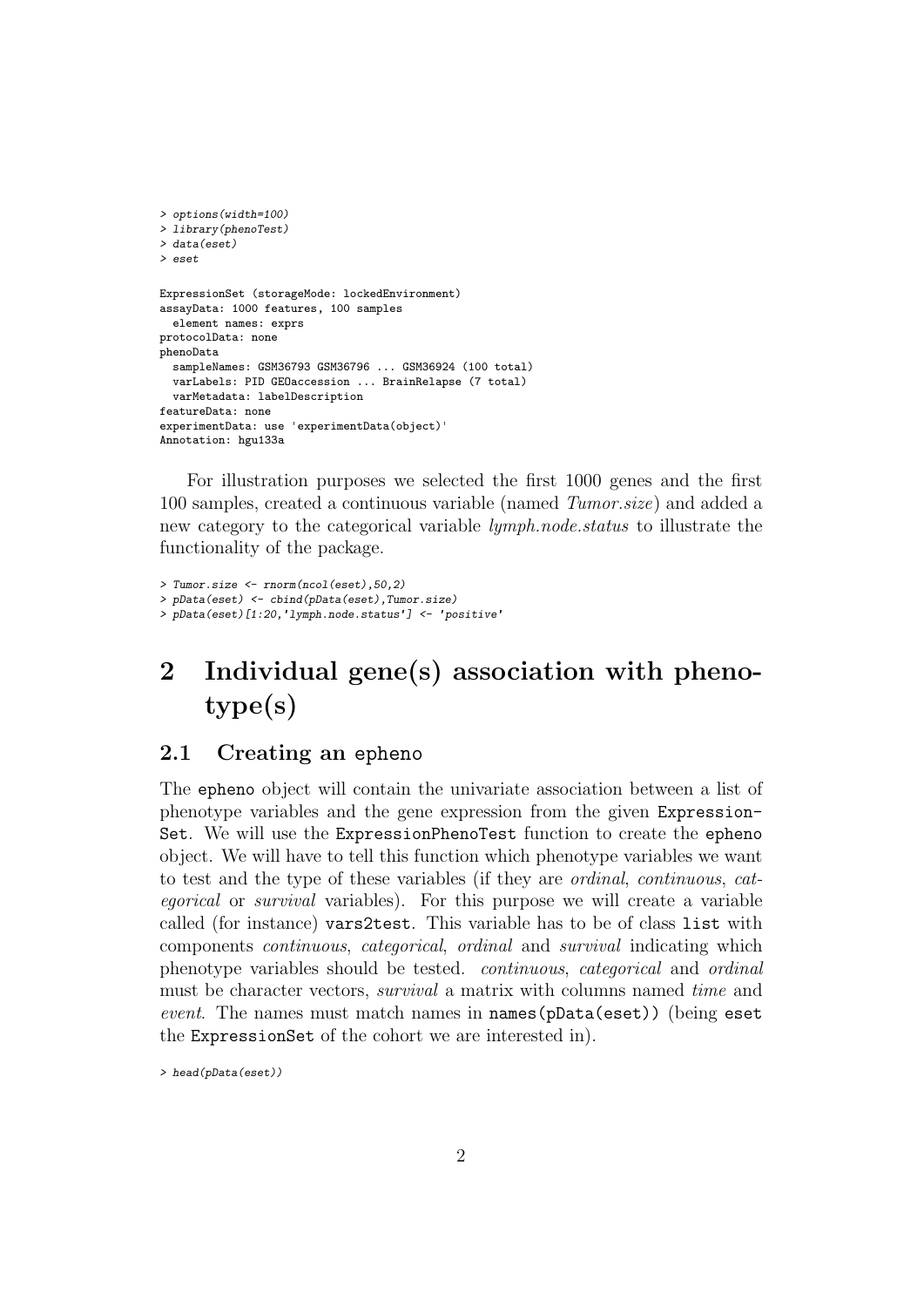```
PID GEOaccession lymph.node.status Months2Relapse Relapse ER.Status BrainRelapse
GSM36793 3 GSM36793 positive 101 0 0 0
GSM36796 5 GSM36796 positive 118 0 1 0
GSM36797 6 GSM36797 positive 9 1 0 0
GSM36798 7 GSM36798 positive 106 0 0 0
GSM36800 8 GSM36800 positive 37 1 0 0
GSM36801 9 GSM36801 positive 125 0 1 0
      Tumor.size
GSM36793 45.00146
GSM36796 51.39945
GSM36797 49.78847
GSM36798 52.59100
GSM36800 52.13554
GSM36801 50.13643
> survival <- matrix(c("Relapse","Months2Relapse"),ncol=2,byrow=TRUE)
> colnames(survival) <- c('event','time')
> vars2test <- list(survival=survival,categorical='lymph.node.status',continuous='Tumor.size')
> vars2test
$survival
   event time
[1,] "Relapse" "Months2Relapse"
$categorical
[1] "lymph.node.status"
$continuous
[1] "Tumor.size"
   Now we have everything we need to create the epheno object:
> epheno <- ExpressionPhenoTest(eset,vars2test,p.adjust.method='none')
Performing analysis for continuous variable Tumor.size
Performing analysis for categorical variable lymph.node.status
Performing analysis for survival variable Relapse
> epheno
Object of class 'epheno'
featureNames: 1007_s_at, 1053_at, 117_at ... (1000) feature(s)
phenoNames: Tumor.size, lymph.node.status, Relapse ... (4) phenotype(s)
P-value adjustment method: none
Annotation: hgu133a
```
Type "showMethods(classes='epheno')" for a list of ALL methods

P values can also be adjusted afterwards:

> p.adjust.method(epheno)

Approach: frequentist

[1] "none"

```
> epheno <- pAdjust(epheno,method='BH')
> p.adjust.method(epheno)
```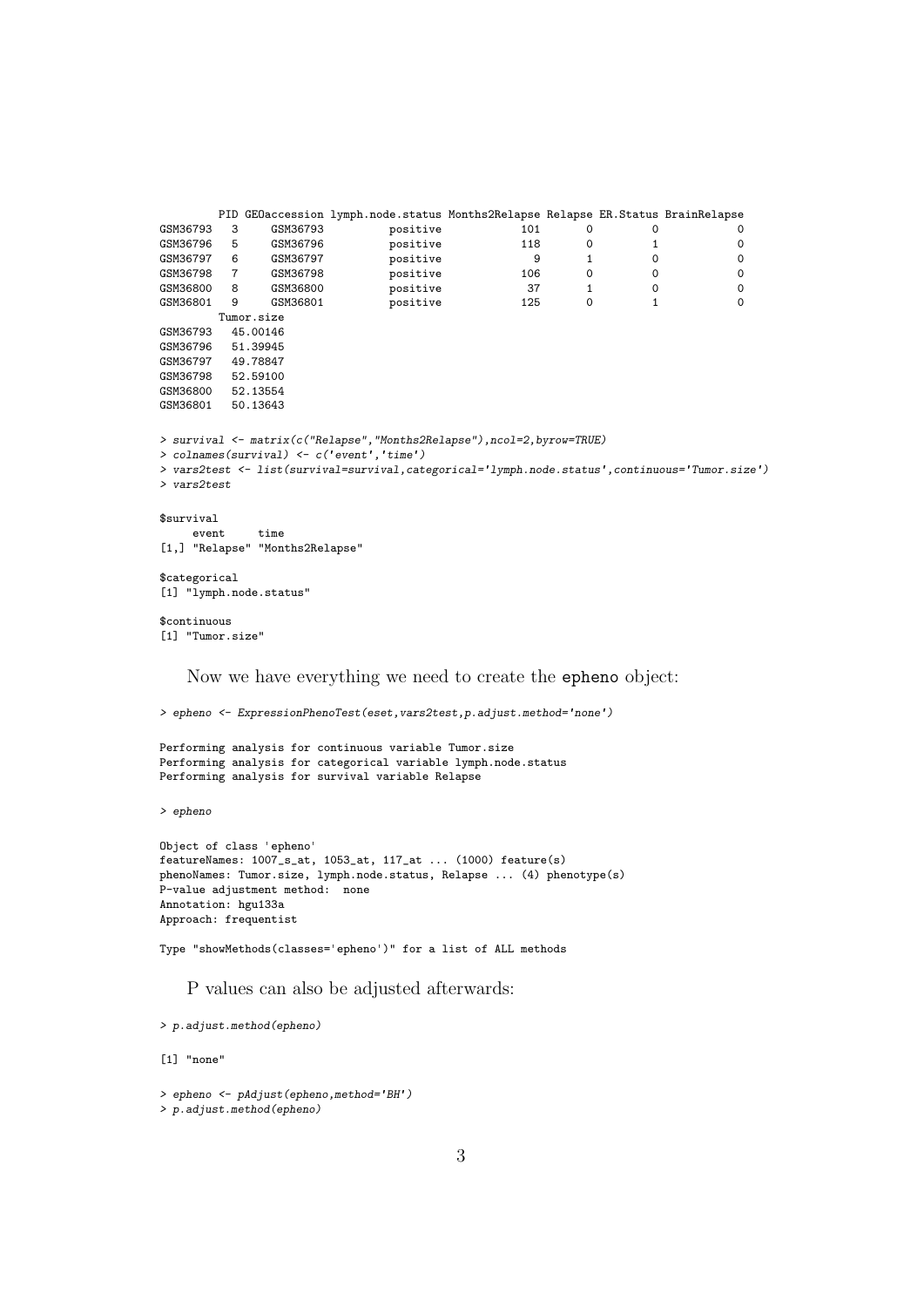[1] "BH"

The epheno object extends the ExpressionSet object and therefore methods that are available for ExpressionSets are also available for ephenos.

The effect of both continuous, categorical and ordinal phenotype variables on gene expression levels are tested via lmFit from package limma [\(Smyth](#page-13-0) [\[2005\]](#page-13-0)). For ordinal variables a single coefficient is used to test its effect on gene expression (trend test), which is then used to obtain a P-value. Gene expression effects on survival are tested via Cox proportional hazards model [\(Cox](#page-13-1) [\[1972\]](#page-13-1)), as implemented in function coxph from package survival.

If we want we can compute posterior probabilities instead of pvalues we can set the argument approach='bayesian'. The default value is 'frequentist'.

ExpressionPhenoTest implements parallel computing via the function mclapply from the package multicore. Currently multicore only operates on Unix systems. If you are a windows user you should set mc.cores=1 (the default).

#### <span id="page-3-0"></span>2.2 Useful methods for the epheno object

Some of the methods for the epheno objects are shown here.

The object can be subseted by phenotype names:

```
> phenoNames(epheno)
```

```
[1] "Tumor.size" \begin{array}{ccc}\n 1 & \text{Number:} & \text{Number:} & \text{Number:} \\
 2 & \text{The image:} & \text{Number:} & \text{Number:} & \text{Number:} \\
 3 & \text{The image:} & \text{Number:} & \text{Number:} & \text{Number:} \\
 4 & \text{The image:} & \text{The image:} & \text{The image:} \\
 5 & \text{The image:} & \text{The image:} & \text{The image:} \\
 6 & \text{The image:} & \text{The image:} & \text{The image:} \\
 7 & \text{The image:} & \text{The image:} & \text{The image:} \\
                                                                 "lymph.node.status.positive.pval"
> epheno[,'Tumor.size']
Object of class 'epheno'
featureNames: 1007_s_at, 1053_at, 117_at ... (1000) feature(s)
phenoNames: Tumor.size. (1) phenotype(s)
P-value adjustment method: BH
Annotation: hgu133a
Approach: frequentist
Type "showMethods(classes='epheno')" for a list of ALL methods
> epheno[,2]
Object of class 'epheno'
featureNames: 1007_s_at, 1053_at, 117_at ... (1000) feature(s)
phenoNames: lymph.node.status. (1) phenotype(s)
P-value adjustment method: BH
Annotation: hgu133a
Approach: frequentist
Type "showMethods(classes='epheno')" for a list of ALL methods
```
or by class (class can be ordinal, continuous, categorical or survival):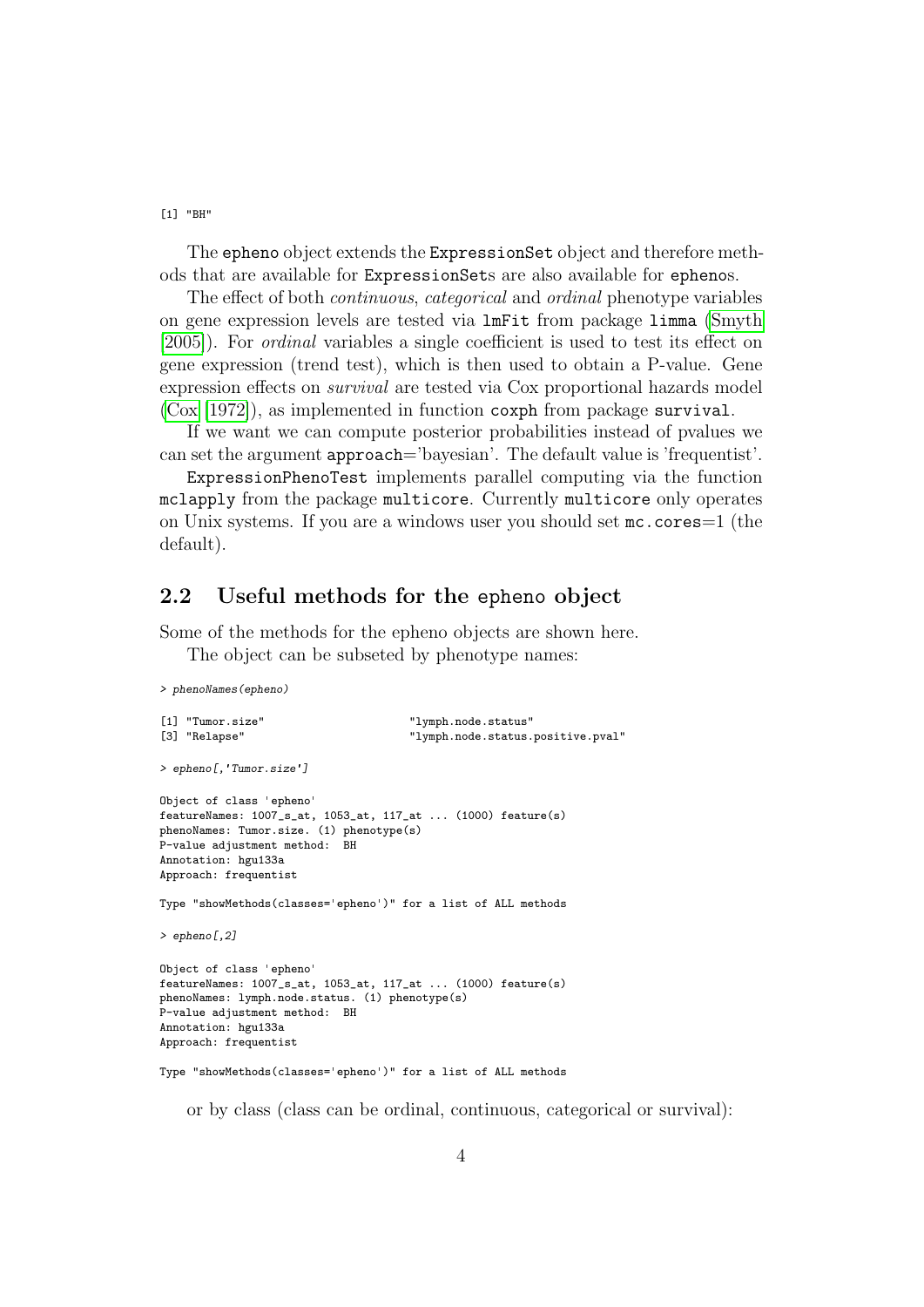> phenoClass(epheno)

```
Tumor.size 1ymph.node.status Relapse Relapse Relapse Relapse Relapse Relapse Relapse
                                                   " categorical"
lymph.node.status.positive.pval
                  "categorical"
> epheno[,phenoClass(epheno)=='survival']
Object of class 'epheno'
featureNames: 1007_s_at, 1053_at, 117_at ... (1000) feature(s)
phenoNames: Relapse. (1) phenotype(s)
P-value adjustment method: BH
Annotation: hgu133a
Approach: frequentist
```
Type "showMethods(classes='epheno')" for a list of ALL methods

epheno objects contain information summarizing the association between genes and phenotypes. getMeans can be used to obtain the average expression for each group in categorical and ordinal variables, as well as for categorized version of the continuous variables.

> head(getMeans(epheno))

|                        | Tumor.size. [44.7,49.4) Tumor.size. [49.4,50.9) Tumor.size. [50.9,55.1] |           |           |
|------------------------|-------------------------------------------------------------------------|-----------|-----------|
| $1007$ _s_at           | 11.798155                                                               | 11.748816 | 11.845429 |
| $1053$ <sub>-at</sub>  | 7.620290                                                                | 7.763283  | 7.841655  |
| 117 at                 | 7.763608                                                                | 7.985841  | 7.951145  |
| $121$ _at              | 10.173534                                                               | 10.216392 | 10.312126 |
| $1255_{\texttt{g}_at}$ | 5.843852                                                                | 5.818729  | 6.040008  |
| 1294 at                | 9.503584                                                                | 9.331788  | 9.499303  |
|                        | lymph.node.status.negative lymph.node.status.positive                   |           |           |
| $1007$ _s_at           | 11.779693                                                               |           | 11.868594 |
| $1053$ <sub>-at</sub>  | 7.700153                                                                |           | 7.902028  |
| $117$ _at              | 7.882203                                                                |           | 7.965347  |
| $121$ _at              | 10.217469                                                               |           | 10.297187 |
| $1255_{\texttt{g}_at}$ | 5.856978                                                                |           | 6.073553  |
| 1294 at                | 9.444534                                                                |           | 9.449257  |
|                        |                                                                         |           |           |

Here we see that tumor size has been categorized into 3 groups. The number of categories can be changed with the argument continuousCategories in the call to ExpressionPhenoTest.

epheno objects also contain fold changes and hazard ratios (for survival variables). These can be accessed with getSummaryDif, getFc and getHr.

> head(getSummaryDif(epheno))

|                          |             |             | Tumor.size.fc.[49.4,50.9) Tumor.size.fc.[50.9,55.1] lymph.node.status.positive.fc |
|--------------------------|-------------|-------------|-----------------------------------------------------------------------------------|
| $1007$ _ $s$ _at         | $-1.034791$ | 1.033310    | 1.063559                                                                          |
| $1053$ _at               | 1.104194    | 1.165836    | 1.150192                                                                          |
| $117$ _at                | 1.166537    | 1.138818    | 1.059324                                                                          |
| $121$ at                 | 1.030153    | 1.100830    | 1.056812                                                                          |
| $1255$ <sub>_g</sub> _at | $-1.017567$ | 1.145641    | 1.161972                                                                          |
| 1294 at                  | $-1.126460$ | $-1.002972$ | 1.003280                                                                          |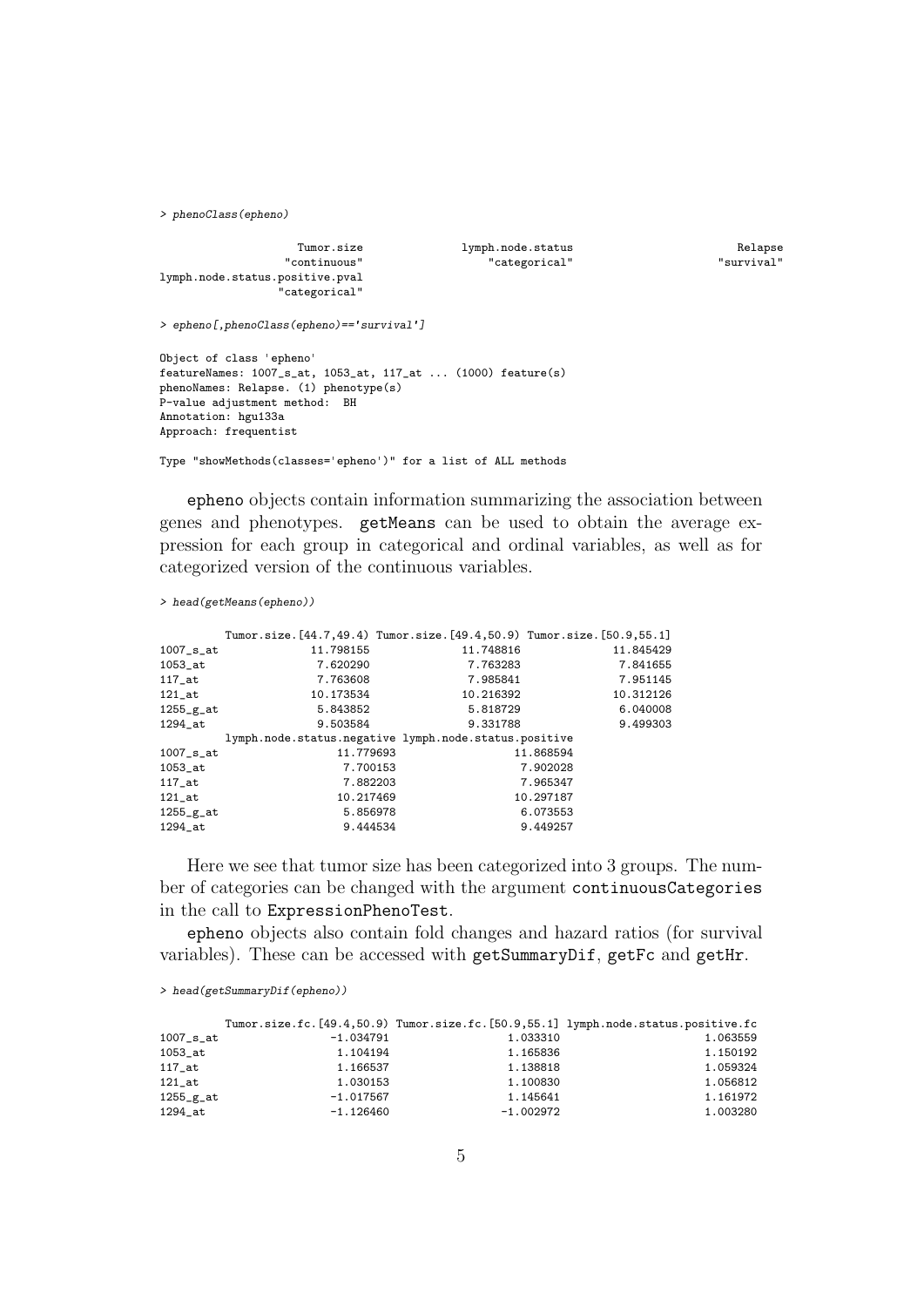|                       | Relapse.HR                        |             |             |                                                                                   |
|-----------------------|-----------------------------------|-------------|-------------|-----------------------------------------------------------------------------------|
|                       | 1007_s_at -1.299526               |             |             |                                                                                   |
|                       | $1053$ <sub>-at</sub> $-1.138198$ |             |             |                                                                                   |
|                       | 117_at   1.175962                 |             |             |                                                                                   |
|                       | 121_at   1.100616                 |             |             |                                                                                   |
|                       | 1255_g_at 1.093210                |             |             |                                                                                   |
|                       | 1294_at   1.006512                |             |             |                                                                                   |
|                       | $>$ head(getFc(epheno))           |             |             |                                                                                   |
|                       |                                   |             |             | Tumor.size.fc.[49.4,50.9) Tumor.size.fc.[50.9,55.1] lymph.node.status.positive.fc |
| $1007$ _s_at          |                                   | $-1.034791$ | 1.033310    | 1.063559                                                                          |
| $1053$ <sub>-at</sub> |                                   | 1.104194    | 1.165836    | 1.150192                                                                          |
| $117$ _at             |                                   | 1.166537    | 1.138818    | 1.059324                                                                          |
| $121$ _at             |                                   | 1.030153    | 1.100830    | 1.056812                                                                          |
| $1255-g-at$           |                                   | $-1.017567$ | 1.145641    | 1.161972                                                                          |
| $1294$ <sub>-at</sub> |                                   | -1.126460   | $-1.002972$ | 1.003280                                                                          |
|                       | $>$ head(getHr(epheno))           |             |             |                                                                                   |
|                       | Relapse.HR                        |             |             |                                                                                   |
|                       | $1007$ _s_at $-1.299526$          |             |             |                                                                                   |
|                       | 1053_at -1.138198                 |             |             |                                                                                   |
|                       | 117_at   1.175962                 |             |             |                                                                                   |
| $121$ _at             | 1.100616                          |             |             |                                                                                   |

ExpressionPhenoTest also computes P-values. eBayes from limma package is used for continuous, categorical and ordinal phenotypes. A Cox proportional hazards likelihood-ratio test is used for survival phenotypes. P-values can be accessed with getSignif. Notice that a single P-value is reported for each phenotype variable. For categorical variables these corresponds to the overall null hypothesis that there are no differences between groups.

```
> head(getSignif(epheno))
```
 $1255\_g\_at$  1.093210<br>1294\_at 1.006512

1.006512

|                                       |           | Tumor.size lymph.node.status.positive.pval Relapse |  |
|---------------------------------------|-----------|----------------------------------------------------|--|
| $1007$ _ $s$ _at                      | 0.9984308 | 0.9022639 0.9801106                                |  |
| $1053$ _at                            | 0.9984308 | 0.7988976 0.9801106                                |  |
| $117$ _at                             | 0.9984308 | 0.9225719 0.9801106                                |  |
| 121 at                                | 0.9984308 | 0.8689036 0.9803989                                |  |
| $1255$ <sub><math>g</math></sub> $at$ | 0.9984308 | 0.8254344 0.9803989                                |  |
| 1294 at                               | 0.9984308 | 0.9965107 0.9907749                                |  |

We can also ask for the variables we sent to the ExpressionPhenoTest function:

```
> getVars2test(epheno)
$continuous
[1] "Tumor.size"
$categorical<br>[1] "lymph.node.status"
                                               [1] "lymph.node.status" "lymph.node.status.positive.pval"
$survival
      event time
[1,] "Relapse" "Months2Relapse"
```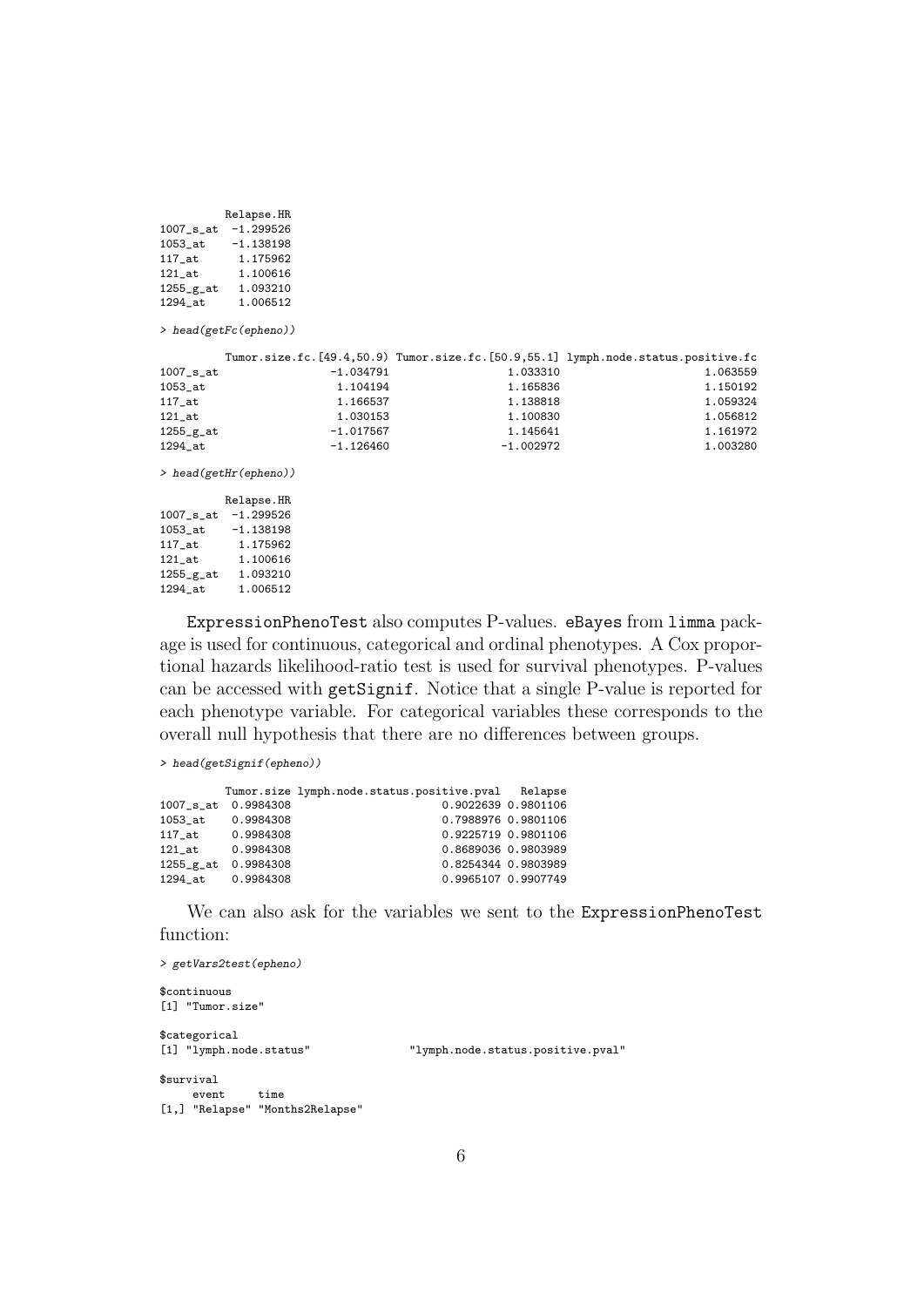#### <span id="page-6-0"></span>2.3 Export an epheno

Functions export2csv and epheno2html can be used to export to a comma separated value (csv) or an html file. The html file will have useful links to online databases that will provide information about each known gene. For more information about how to use these functions and examples read their help manuals.

## <span id="page-6-1"></span>3 Gene set(s) association with phenotype(s)

Gene sets can be stored in a list object. Each element of the list will contain one gene set. The names of the list will be the names of the gene sets. Here we select genes at random to build our gene sets:

```
> set.seed(777)
> sign1 <- sample(featureNames(eset))[1:20]
> sign2 <- sample(featureNames(eset))[1:50]
> mySignature <- list(sign1,sign2)
> names(mySignature) <- c('My first signature','Another signature')
> mySignature
$`My first signature`
  [1] "201160_s_at" "200964_at" "200817_x_at" "201465_s_at" "201165_s_at" "1438_at"
  [7] "200815_s_at" "200643_at" "201414_s_at" "200719_at" "201198_s_at" "201126_s_at"
[13] "201046_s_at" "201060_x_at" "201327_s_at" "200082_s_at" "200884_at" "201325_s_at"
[19] "200819_s_at" "200855_at"
$`Another signature`
 [1] "201046_s_at" "201343_at" "201260_s_at" "200639_s_at" "200991_s_at" "200602_at"<br>[7] "201216 at"   "201372 s at" "201336 at"   "200792 at"   "201241 at"   "200686 s at"
  [7] "201216_at" "201372_s_at" "201336_at" "200792_at" "201241_at" "200686_s_at"
[13] "200628_s_at" "200013_at" "200655_s_at" "200660_at" "200641_s_at" "200674_s_at"
\begin{bmatrix} 19 \end{bmatrix} \begin{bmatrix} 201023\_at^{\sf{it}} & 200056\_s\_at^{\sf{it}} & 201158\_at^{\sf{it}} & 200807\_s\_at^{\sf{it}} & 201320\_at^{\sf{it}} & 200741\_s\_at^{\sf{it}} \\ 201318\_s\_at^{\sf{it}} & 200001\_at^{\sf{it}} & 2010040\_at^{\sf{it}} & 201174\_s\_at^{\sf{it}} & 201318\_s\_at^{\sf{it}} & 200040\_at^[25] "200001_at" "177_at" "200051_at" "201174_s_at" "201318_s_at" "200040_at"
[31] "200885_at" "201200_at" "201306_s_at" "201433_s_at" "200004_at" "200980_s_at"
\begin{bmatrix} 37 \end{bmatrix} \begin{bmatrix} 200613 \end{bmatrix} \begin{bmatrix} 2 \end{bmatrix}^{T} \begin{bmatrix} 2 \end{bmatrix}^{T} \begin{bmatrix} 2 \end{bmatrix} \begin{bmatrix} 2 \end{bmatrix} \begin{bmatrix} 2 \end{bmatrix} \begin{bmatrix} 2 \end{bmatrix} \begin{bmatrix} 2 \end{bmatrix} \begin{bmatrix} 2 \end{bmatrix} \begin{bmatrix} 2 \end{bmatrix} \begin{bmatrix} 2 \end{bmatrix} \begin{bmatrix} 2 \end{bmatrix} \begin{bmatrix} 2 \end{bmatrix} \begin{bmatrix} 2 \end{b[43] "200891_s_at" "201259_s_at" "200657_at" "201328_at" "201225_s_at" "201012_at"
[49] "201409_s_at" "201350_at"
```
Gene sets can also be stored in gene set collection objects. From here on all functions have methods for gene sets stored as lists, GeneSets or GeneSetCollections. You can use the one you feel more confortable with. We will work with GeneSetCollection:

```
> library(GSEABase)
> myGeneSetA <- GeneSet(geneIds=sign1, setName='My first signature')
> myGeneSetB <- GeneSet(geneIds=sign2, setName='Another signature')
> mySignature <- GeneSetCollection(myGeneSetA, myGeneSetB)
> mySignature
GeneSetCollection
  names: My first signature, Another signature (2 total)
  unique identifiers: 201160_s_at, 200964_at, ..., 201350_at (69 total)
  types in collection:
    geneIdType: NullIdentifier (1 total)
    collectionType: NullCollection (1 total)
```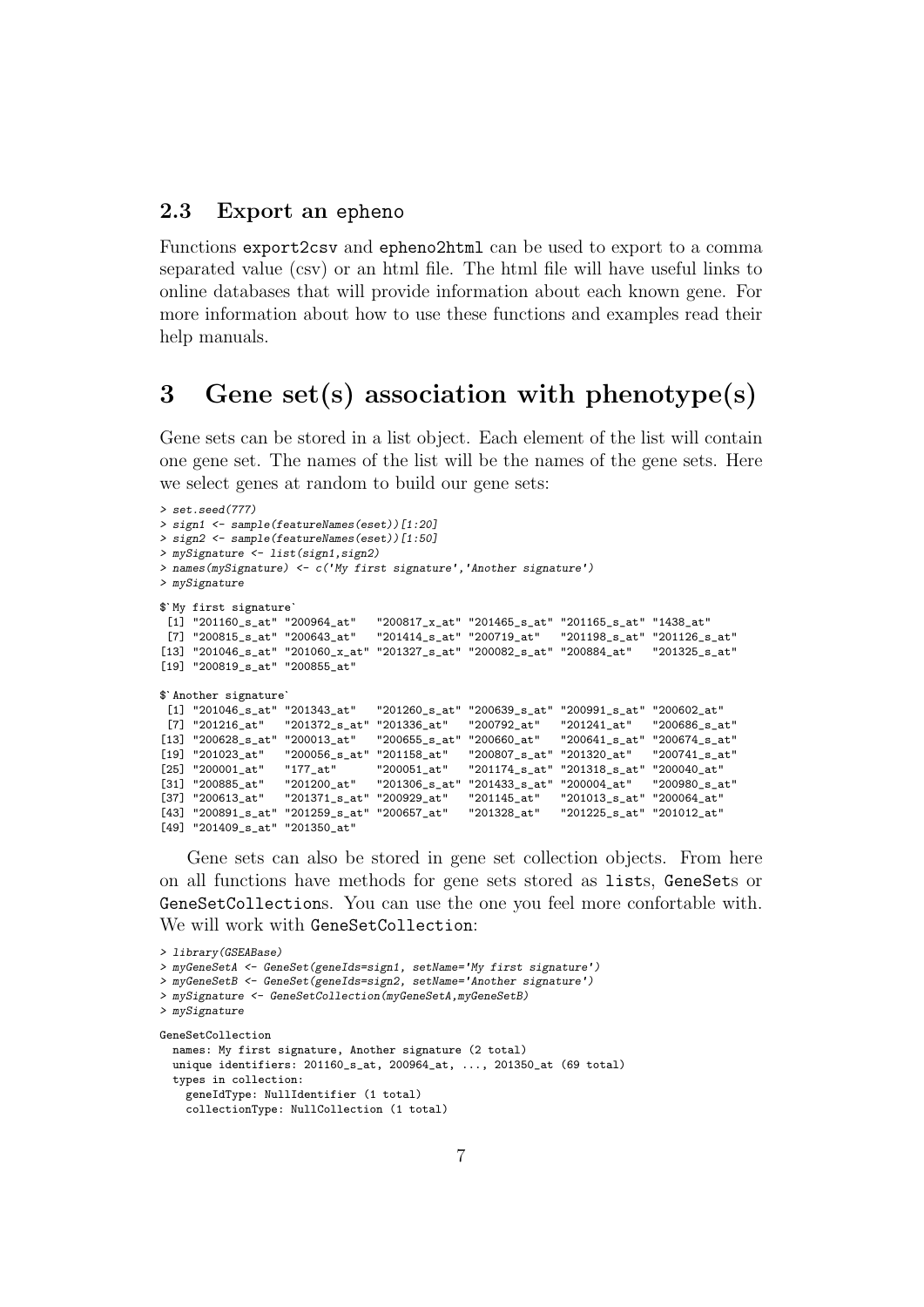

<span id="page-7-1"></span>Figure 1: barplotSignifSignatures: Number of diferentially expressed genes in each gene set that are statistically significant. P-values test for differences in each signature between the number of up and down regulated genes.

#### <span id="page-7-0"></span>3.1 Plots that use epheno as input

barplotSignifSignatures will plot the percentage of up regulated and down regulated genes that are statistically significant in each signature. In our random selection of genes we did not find any statistically significant genes. Therefore, and just to show the plot we set the alpha value 0.99. The plot can be seen in Figure [1.](#page-7-1)

> barplotSignifSignatures(epheno[,'lymph.node.status'],mySignature,alpha=0.99, ylim=c(0, 1))

By default barplotSignifSignatures performs a binomial test (binom.test from package stats) for each signature to test if the proportions of up regulated and down regulated genes are different. For example, Figure [1](#page-7-1) indicates that in the first signature the proportion of up regulated genes is higher than the proportion of down regulated genes. The second signature shows no significant statistical differences.

Sometimes we want to compare the proportions of up and down regulated genes in our signature with the proportions of up and down regulated of all genes in the genome. In this case we may provide a reference signature via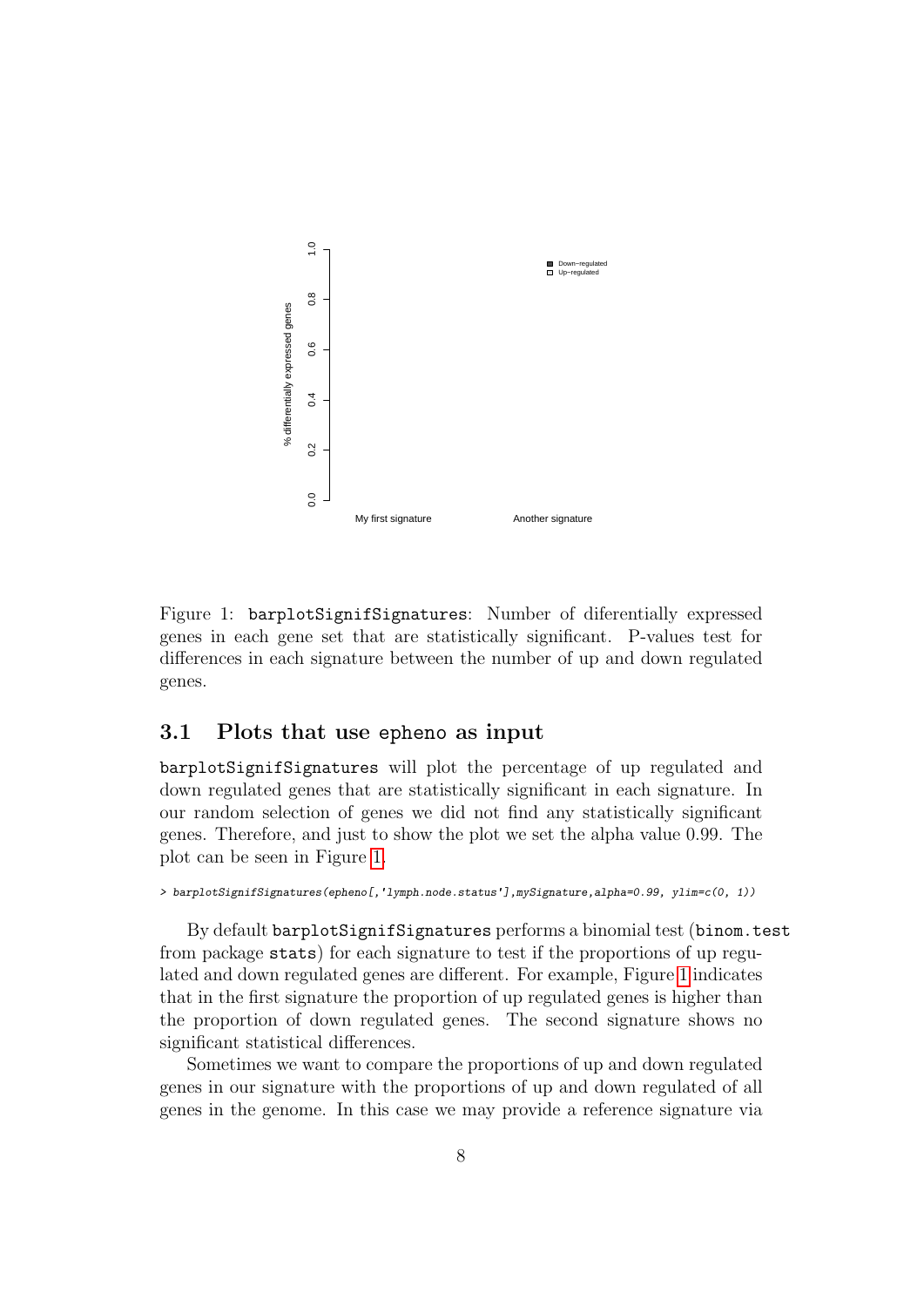

<span id="page-8-0"></span>Figure 2: barplotSignatures: Averge fold change or hazard ratio.

the argument referenceSignature. When providing the referenceSignature argument a chi-square test comparing the proportion of up and down regulated genes in each signature with the proportion in the reference set will be computed.

When a reference gene set is provided and parameter testUpDown is TRUE (by default it is FALSE) the proportion of up regulated genes is compared with those of the reference gene set. The same is done for down regulated genes.

barplotSignatures plots the average log2 fold change or hazard ratio of each phenotype for each gene set. Figure [2](#page-8-0) shows an example of it.

> barplotSignatures(epheno[,'Tumor.size'],mySignature, ylim=c(0,1))

We can also cluster our samples in two clusters based on the expression levels of one gene set of genes and then test the effect of cluster on phenotypes. For ordinal and continuous variables a Kruskal-Wallis Rank Sum test is used, for categorical variables a chi-square test is used and for survival variables a Cox proportional hazards likelihood-ratio test is used. The heatmapPhenoTest function can be used to this end. Its results can be seen in Figure [3](#page-9-1) and [4.](#page-10-0)

> pvals <- heatmapPhenoTest(eset,mySignature[[1]],vars2test=vars2test[1],heat.kaplan='heat')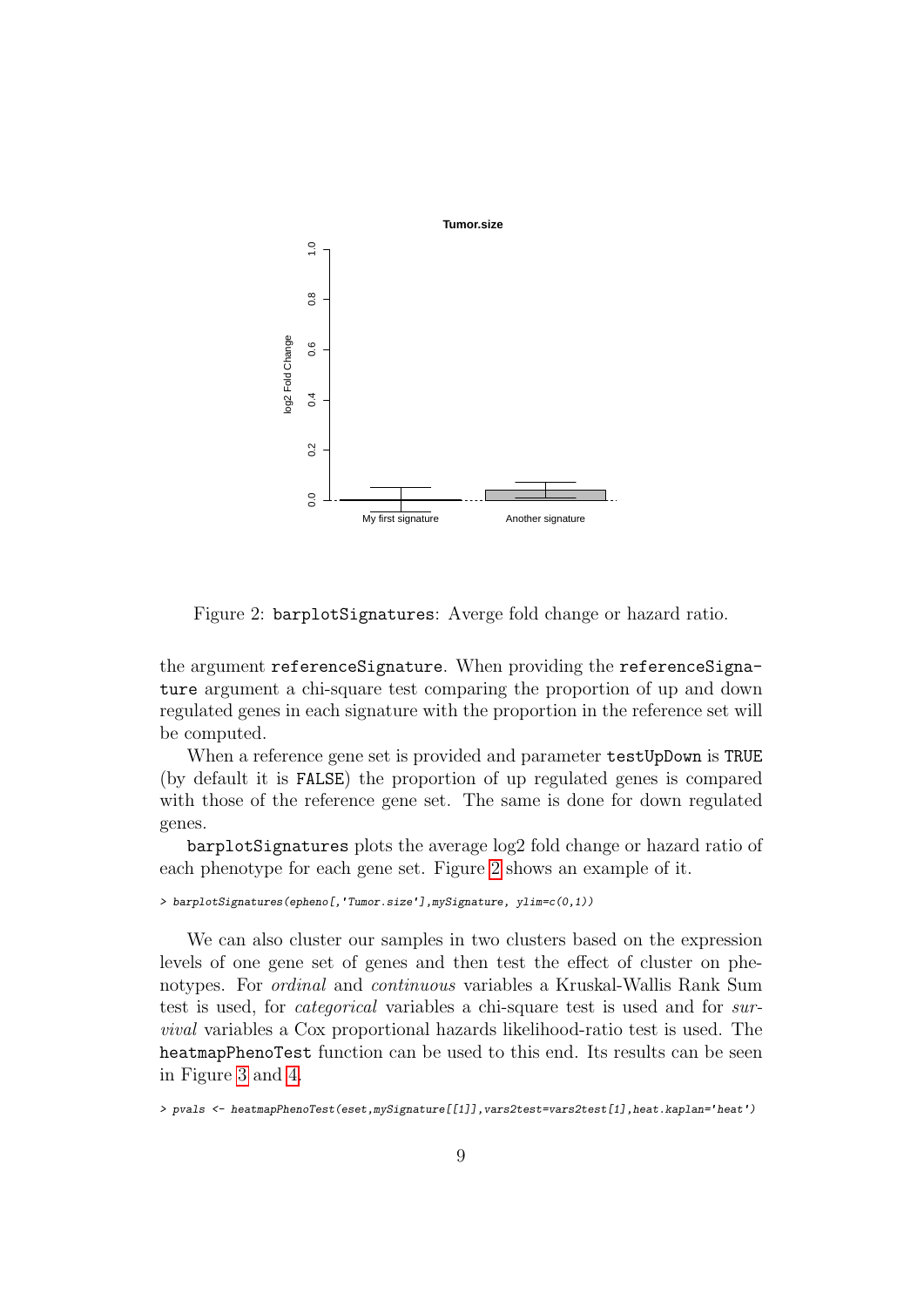

<span id="page-9-1"></span>Figure 3: Heatmap produced with heatmapPhenoTest function. All variables in vars2test that are of class logical will be plotted under the heatmap.

```
> pvals
Months2Relapse
  "(P=0.3004)"
> pvals <- heatmapPhenoTest(eset,mySignature[[1]],vars2test=vars2test[1],heat.kaplan='kaplan')
> pvals
Months2Relapse
  "(P=0.3004)"
```
#### <span id="page-9-0"></span>3.2 GSEA (Gene Set Enrichment Analysis)

A popular way to test association between gene sets' gene expression and phenotype is GSEA [\(Subramanian](#page-15-0) [\[2005\]](#page-15-0)). The main idea is to test the association between the gene set as a whole and a phenotype.

Although GSEA and several extensions are already available in other Biconductor packages, here we implement a slightly different extension. Most GSEA-like approaches assess statistical significance by permuting the values of the phenotype of interest. From a statisticall point of view this tests the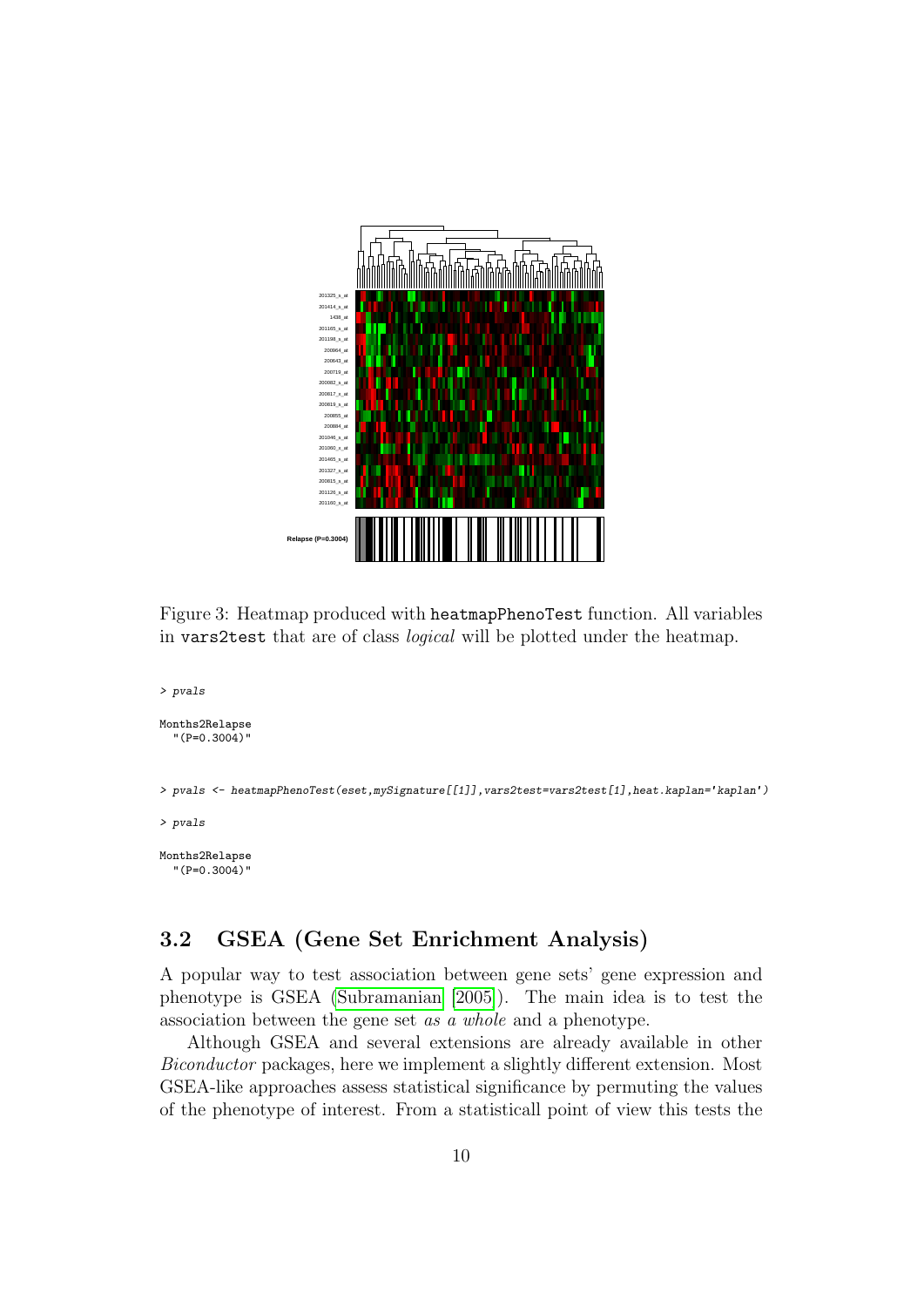

<span id="page-10-0"></span>Figure 4: Kaplan-Meier produced with heatmapPhenoTest function.

null hypothesis that no genes are associated with phenotype. However in many applications one is actually interested in testing if the proportion of genes associated with phenotype in the gene set is greater than that outside of the gene set. As a simple example, imagine a cancer study where 25% of the genes are differentially expressed. In this setup a randomly chosen gene set will have around 25% of differentially expressed genes, and classical GSEA-like approaches will tend to flag the gene set as statistically significant. In contrast, our implementation will tend to select only gene sets with more than 25% of differentially expressed genes.

We will use the gsea method to compute *enrichment scores* (see [Subra](#page-15-0)[manian](#page-15-0) [\[2005\]](#page-15-0) for details about the enrichment scores) and simulated enrichment scores (by permuting the selection of genes). The simulated enrichment scores are used to compute P-values and FDR. We can summarize the results obtained using the summary method. The following chunk of code is an illustrative example of it:

<sup>&</sup>gt; my.gsea <- gsea(x=epheno,gsets=mySignature,B=1000,p.adjust='BH')

<sup>2</sup> gene set(s) were provided and 1000 permutations were assigned, therefore 500 permutations will be computed on each gene set. 2 gene set(s) were provided and 1000 permutations were assigned, therefore 500 permutations will be computed on each gene set. 2 gene set(s) were provided and 1000 permutations were assigned,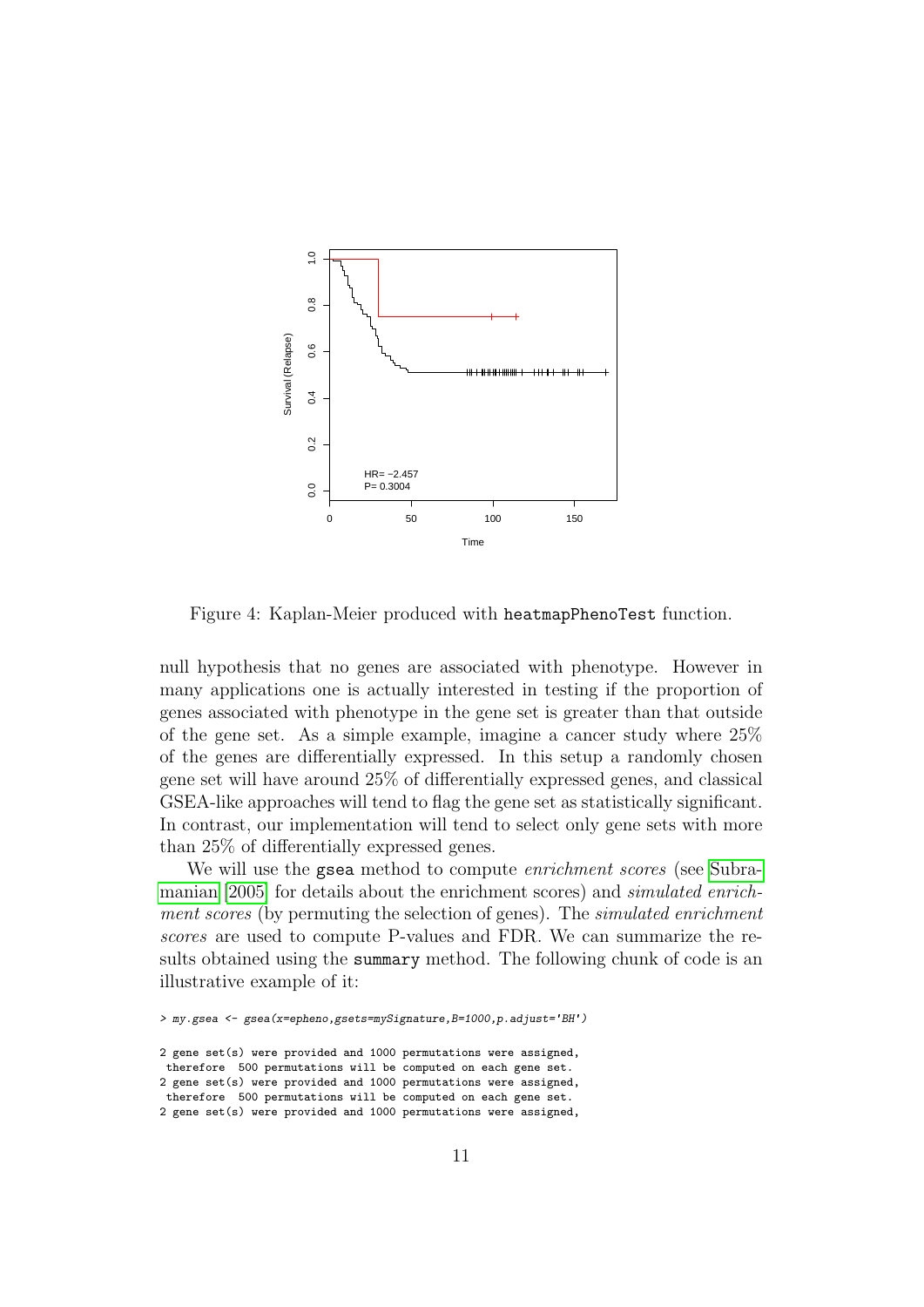```
therefore 500 permutations will be computed on each gene set.
2 gene set(s) were provided and 1000 permutations were assigned,
 therefore 500 permutations will be computed on each gene set.
> my.gsea
Object of class 'gseaData'
You can use the summary method to produce result summaries.
You can use the getEs, getNes, getEsSim and getFcHr methods to easily acces its data.
Gam approximation was not used.
The tested variables are:
 Tumor.size.fc.[49.4,50.9), Tumor.size.fc.[50.9,55.1], lymph.node.status.positive.fc, Relapse.HR
The tested gene sets (for each variable) are:
My first signature, Another signature
> summary(my.gsea)
                      variable geneSet n es nes pval.es pval.nes
1 Tumor.size.fc.[49.4,50.9) My first signature 20 -0.3432500 -1.0918132 0.33959144 0.30271803
2 Tumor.size.fc.[49.4,50.9) Another signature 50 0.3328888 1.1745404 0.33959144 0.30271803
3 Tumor.size.fc.[50.9,55.1] My first signature 20 -0.3128201 -0.9000895 0.59188850 0.61067938
4 Tumor.size.fc.[50.9,55.1] Another signature 50 0.4244496 1.5525160 0.02242805 0.06491204
5 lymph.node.status.positive.fc My first signature 20 -0.3768407 -1.0841550 0.36745653 0.33833061
6 lymph.node.status.positive.fc Another signature 50 0.3523689 1.2661406 0.28548080 0.30643674
7 Relapse.HR My first signature 20 0.3184688 1.0418652 0.41467817 0.39433758
                    8 Relapse.HR Another signature 50 -0.2979001 -1.1533797 0.41467817 0.39433758
        fdr
1 0.30271803
2 0.24184816
3 0.61067938
4 0.03245602
5 0.33833061
6 0.15321837
7 0.39433758
8 0.25077278
```
We receive one message for each phenotype we are testing. We can produce plots as follows:

> plot(my.gsea)

This will produce two plots (one for enrichment score and another for normalised enrichment score) for every phenotype and gene set (in our case 12 plots). Following code shows an example on plotting only enrichment score for variable Relapse on the first gene set of genes. Plot can be seen in Figure [5.](#page-12-0)

```
> my.gsea <- gsea(x=epheno[,'Relapse'],gsets=mySignature[1],B=100,p.adjust='BH')
1 gene set(s) were provided and 100 permutations were assigned,
therefore 100 permutations will be computed on each gene set.
> summary(my.gsea)
   variable geneSet n es nes pval.es pval.nes fdr
1 Relapse.HR My first signature 20 0.3184688 1.102048 0.3051555 0.3051503 0.3051503
```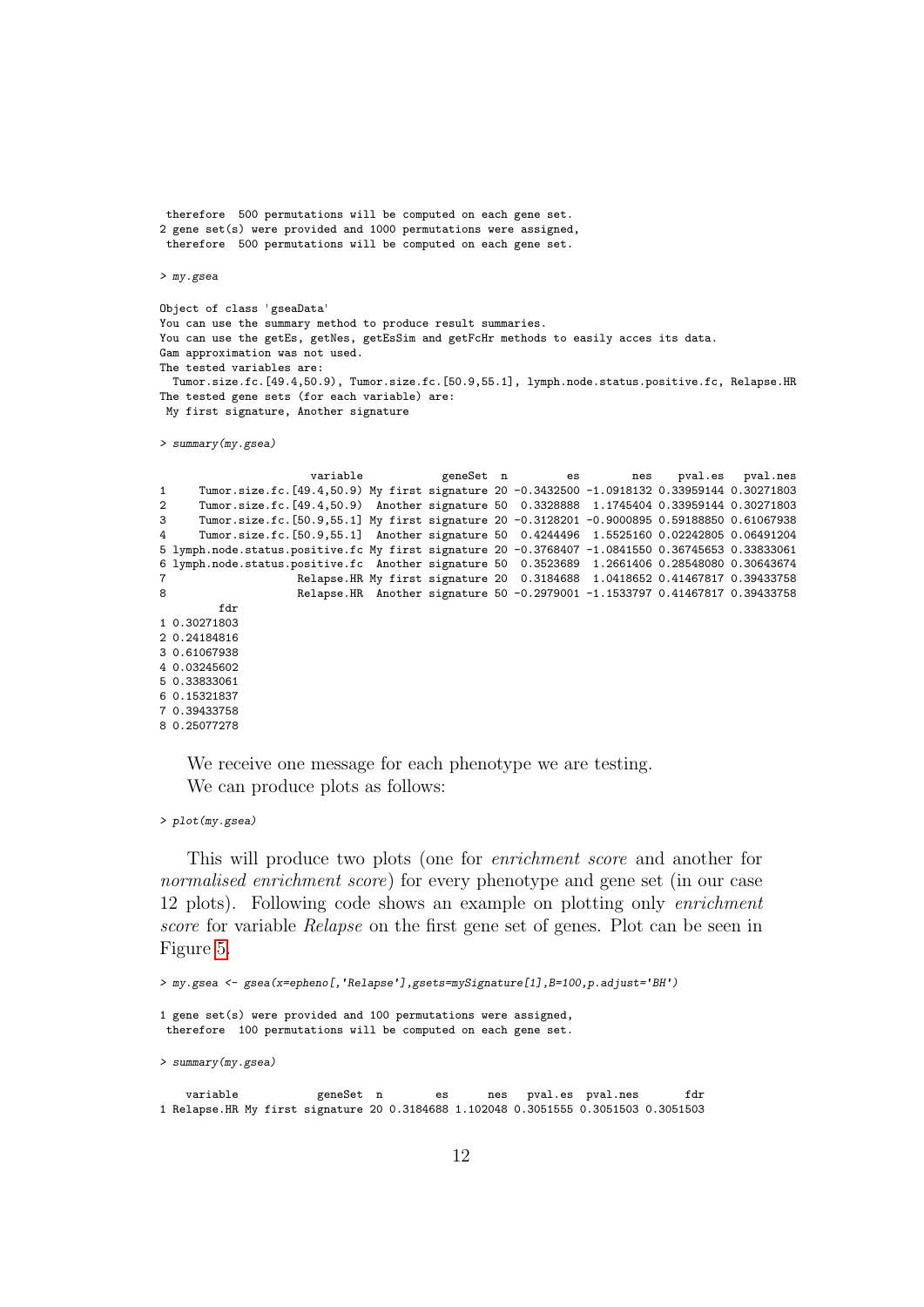

<span id="page-12-0"></span>Figure 5: GSEA plot.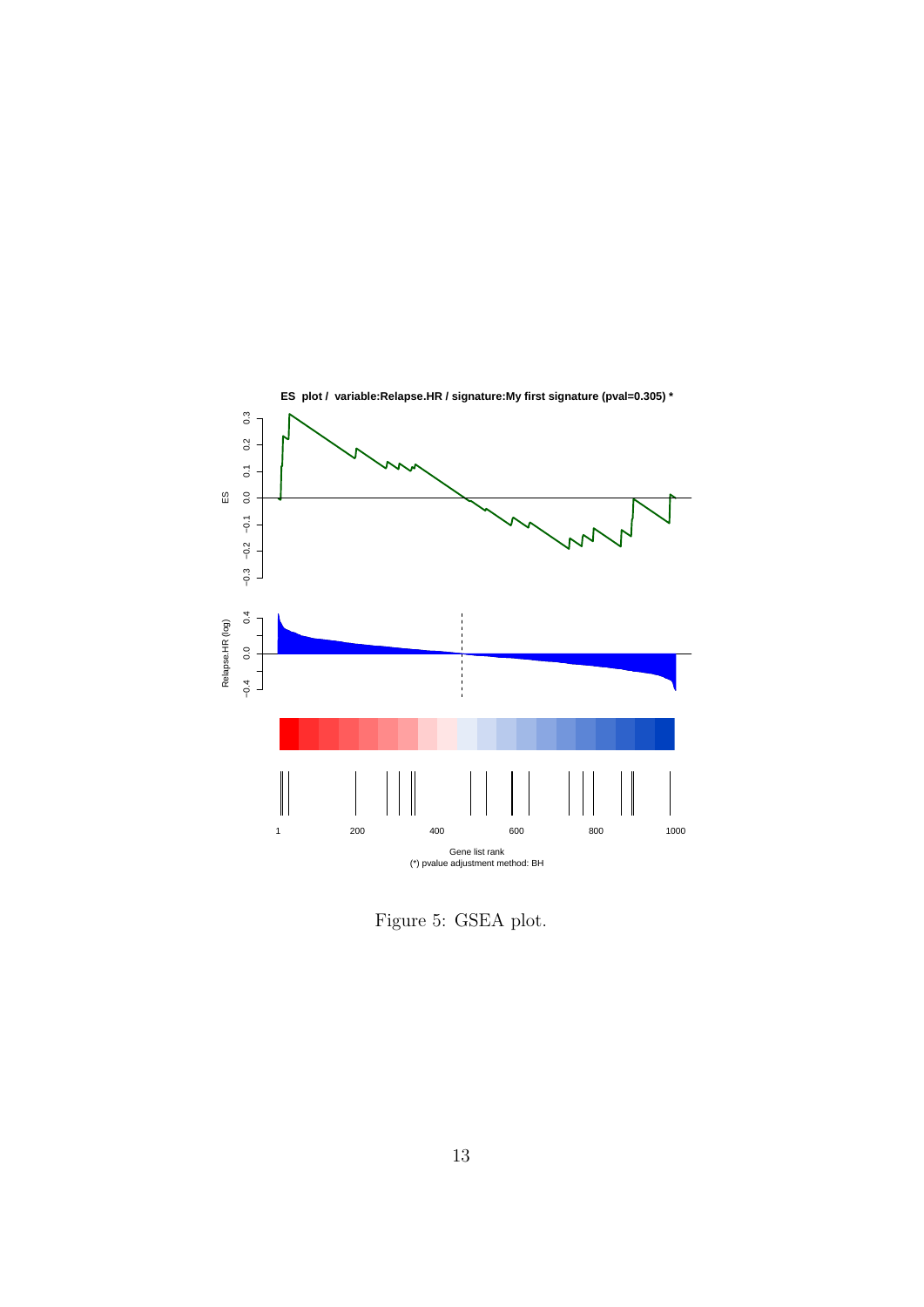> plot(my.gsea,es.nes='es',selGsets='My first signature')

gsea can be used not only with epheno objects but also with objects of class numeric or matrix. For more information read the gsea function help.

Following similar ideas to [Virtaneva](#page-15-1) [\[2001\]](#page-15-1) we also implemented a Wilcoxon test. This can be used instead of the permutation test which can be slow if we use a lot of permutations and we can not use the multicore package. The plot we will obtain will also be different. Instead of plotting the enrichment scores we will plot the density function and the mean log2 fold change or hazard ratio of the genes that belong to our gene set. This will allow us to compare how similar/different from 0 the mean of our gene set is. The plot using Wilcoxon test can be seen in Figure [6.](#page-14-0)

> my.gsea <- gsea(x=epheno[,'Relapse'],gsets=mySignature,B=100,test='wilcox',p.adjust='BH') 2 gene set(s) were provided and 100 permutations were assigned, therefore 50 permutations will be computed on each gene set. > summary(my.gsea) variable **geneSet** n es pval 1 Relapse.HR My first signature 20 0.002077225 0.8694878 2 Relapse.HR Another signature 50 -0.014101939 0.8694878 > plot(my.gsea,selGsets='My first signature')

Notice that using a Wilcoxon test is conceptually very similar to the average gene set fold change presented in figure [2.](#page-8-0)

A current limitation of gseaSignatures is that it does not consider the existance of dependence between genes in the gene set. This will be addressed in future versions. Nevertheless we believe gseaSignatures is usefull in that it targets the correct null hypothesis that gene set is as enriched as a randomly selected gene set, opposed to testing that there are no enriched genes in the set as is done in GSEA.

### References

- <span id="page-13-1"></span>D.R. Cox. Regression models and life tables. Journal of the Royal Statistical Society Series B, 34:187–220, 1972.
- <span id="page-13-0"></span>G.K. Smyth. Limma: linear models for microarray data. In R. Gentleman, V. Carey, S. Dudoit, R. Irizarry, and W. Huber, editors, Bioinformatics and Computational Biology Solutions using R and Bioconductor, pages 397–420. Springer, New York, 2005.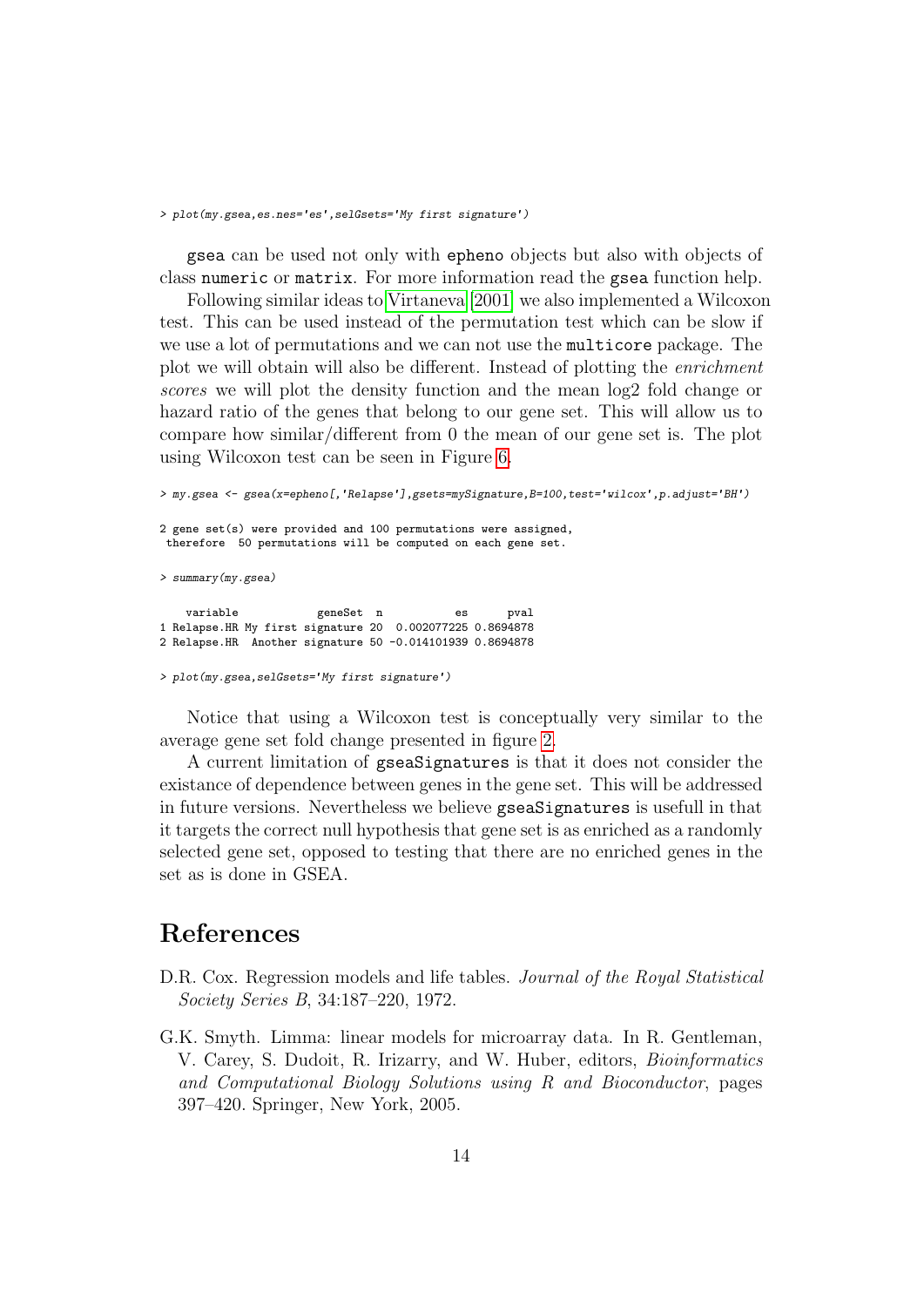

<span id="page-14-0"></span>Figure 6: GSEA plot using Wilcoxon test.